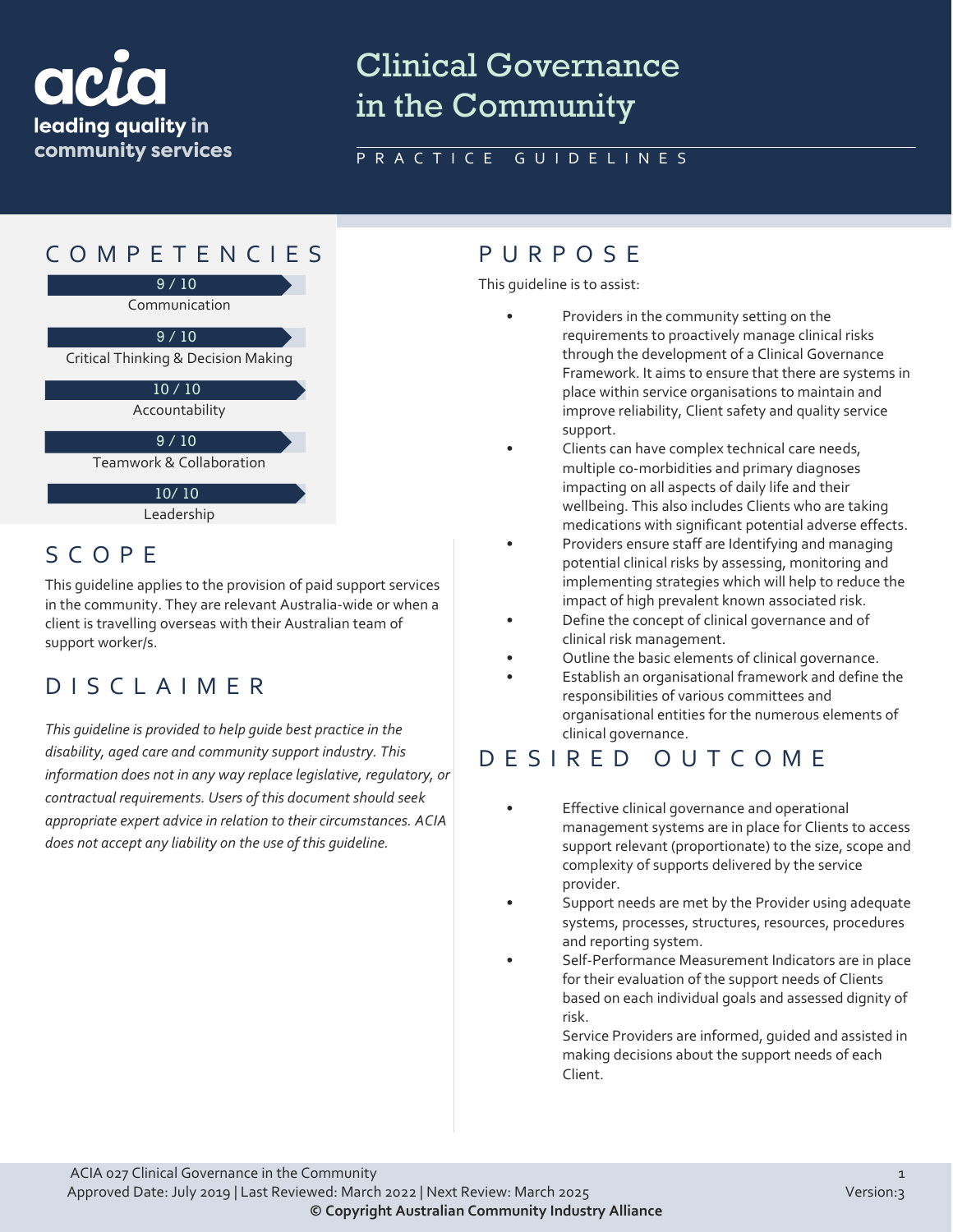### DEFINITIONS & SUPPORTING INFORMATIO N

**Support Worker** - A paid person who assists people to perform tasks of daily living so as to participate in social, family and community activities in the person's home and their community. Support Workers have been commonly known in the past as attendant care worker, disability worker, aged care worker, community worker, homecare worker, care worker or paid carer.

**Service Provider** - Organisation or person accountable for the delivery of supports to Clients.

**Carer** - a person that provides supports to the Client at no cost (generally family or friend).

**Support Worker Competency** - trained and assessed as competent by a Registered Nurse or a person deemed competent by the provider to safely and appropriately perform a specified task as a support worker.

**Client** means the service user, participant, user, care recipient, customer or person receiving the care or support services.

**Plan** means a Service Plan, Support Plan or Individual Plan (however titled – the plan) is a document developed in response to a request for service. It is developed by a Registered Nurse or a person deemed competent by the provider from the service provider, prior to the commencement of service delivery. It outlines the expected outcomes of the requested care/services and the tasks, duties and interventions required to meet the care and service needs of the client (within the parameters of the funding program). The plan guides and directs the individual support worker or Registered Nurse in their day-to- day delivery of the services.

**Registered Nurse** means a person who has completed the prescribed educational preparation, demonstrated competence for practice, and is registered and licensed with the Australian Health Practitioner Regulation Agency (AHPRA) as a Registered Nurse.

**Competent** means having been trained and assessed by a Registered Nurse or enrolled nurse or approved assessor as competent to safely and appropriately perform a specified task.

**Clinical governance** is defined as a systematic and integrated approach by which the overall care management system involves the full range of health professionals with expertise in the care of our clients. The system ensures all staff share clinical responsibility and accountability for the quality of care, continuously improving quality and safety, minimising risks, and fostering an environment of excellence in care for clients. Effective clinical governance at all levels of the care management system is essential to ensure continuous improvement in the safety and quality of holistic care. Sound clinical governance makes certain that there is accountability and creates a professional culture able to embrace reporting and support improvement. Clients, staff and key stakeholders play an integral part in identifying safety and quality issues and the solutions that must be implemented.

**Governance:** the act of taking responsibility for the overall direction and accountability of the provider organisation, including the planning, purpose and goals of the supports provided, the development of policy and the achievement of required standards

**Complex Support Needs** - Individuals with complex support needs are those:

- experiencing (or are at risk of experiencing) multiple and interrelated conditions or factors which contribute to an intensity of support need such as multiple disabilities, dual diagnosis (i.e. mental health and disability), significant medical conditions or significant deteriorating health conditions.
- experiencing (or are at risk of experiencing) one or more factors that impact on the complexity of their support needs or the ability of their natural supports to meet their needs. Examples include the provision of complex physical supports such as continence and enteral feeding management and complex behavioural management.
- that challenge the service system's capacity to respond to their support needs because of its structure, organisation or resourcing.

**Dignity of risk** - is the principle of allowing an individual the dignity afforded by risk-taking, with subsequent enhancement of personal growth and quality of life (Araujo & Glanzner, 2021; Ibrahim & Davis, 2013; Millar, 1998; Mukherjee, 2015; Nay, 2002; Parsons, 2008; Somerville, 2014; Wolpert, 1980; Woolford et al., 2020). Dignity of Risk is the right to choose to take some risk in life.

**Duty of care** - is a legal and moral responsibility to keep clients safe from harm whilst they are using a service.

**Safeguarding framework** - refer to specific measures that aim to minimise the risk of harm to a person, protect their right to be safe and empower them to have choice and control over their lives . The safeguarding framework fosters a risk enablement culture, where people are empowered to make everyday choices just like everybody else.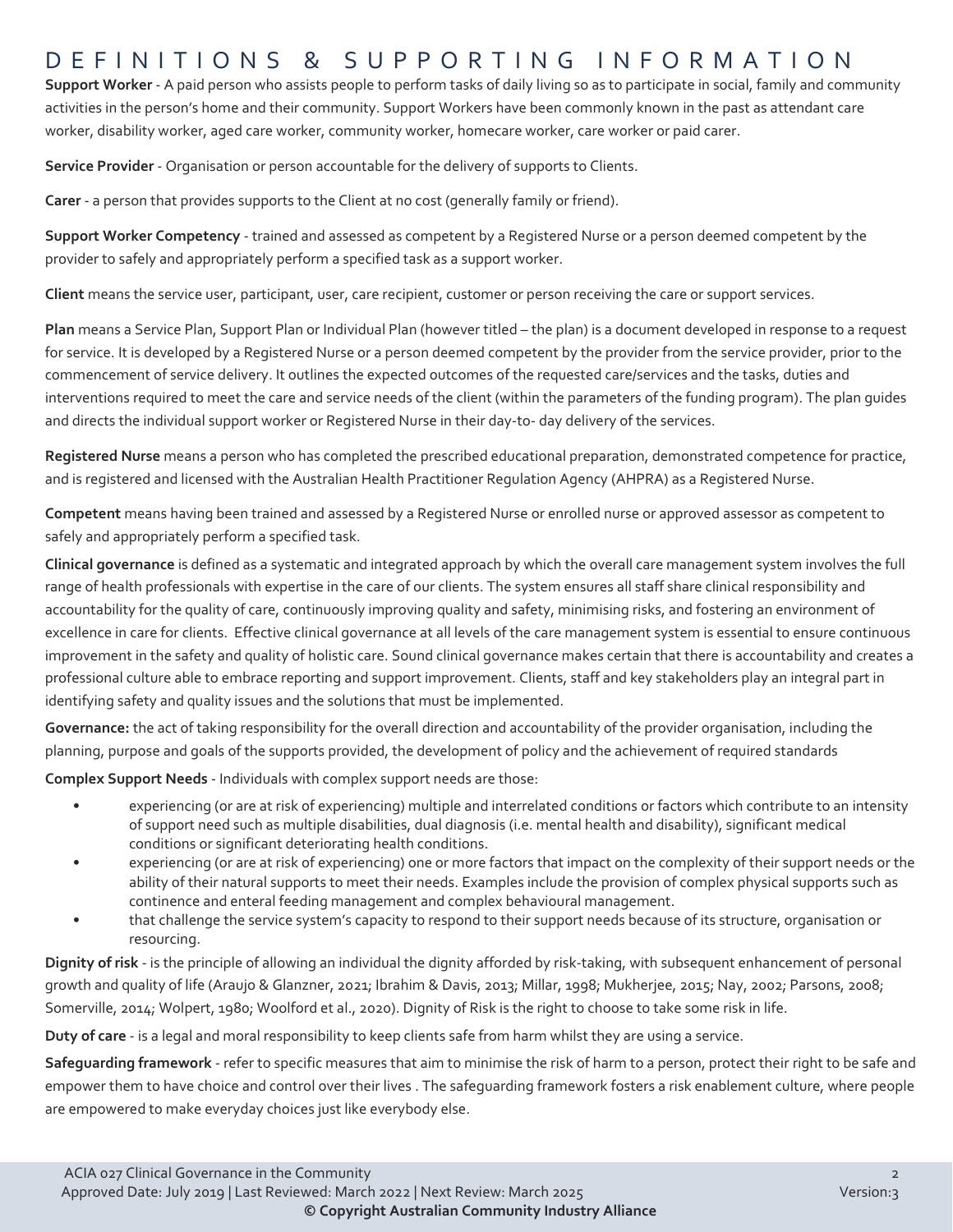**Regulated Restrictive Practice** is one that involves seclusion, chemical restraint, mechanical restraint, physical restraint and environmental restraint.

**Risk -** the possibility that harm (death, injury or illness) might occur when exposed to a hazard.

**Risk assessment** - is the gathering of information and analysis of the potential outcomes of identified behaviours. It involves identifying specific risk factors of relevance to an individual, and the context in which they may occur.

**Clinical Risk Assessment –** the primary purpose of a clinical risk assessment is to:

- Identify risk and what is impacting on risk
- Identify the level / type and urgency of safeguarding to a client and their support system
- Inform a plan for support

**Clinical Risk Management** is part of the broader organisational risk management system which integrates the management of organisational, financial, environmental health and safety, asset and client and staff safety risks. Minimising clinical risk and improving safety of care requires a systems approach occurring within a framework of a just and learning culture. Clinical risk management strategies should ensure:

- Clinical incidents are identified and reported
- Clinical incidents are investigated appropriate to their level of severity and underlying systems issues and root causes are identified
- Risks are pro-actively identified, assessed, reported and responded to in a timely manner
- Legislation is complied with
- Policies and protocols are reviewed and managed
- Organisational culture supports open communication and a systems and just approach to learning from incidents.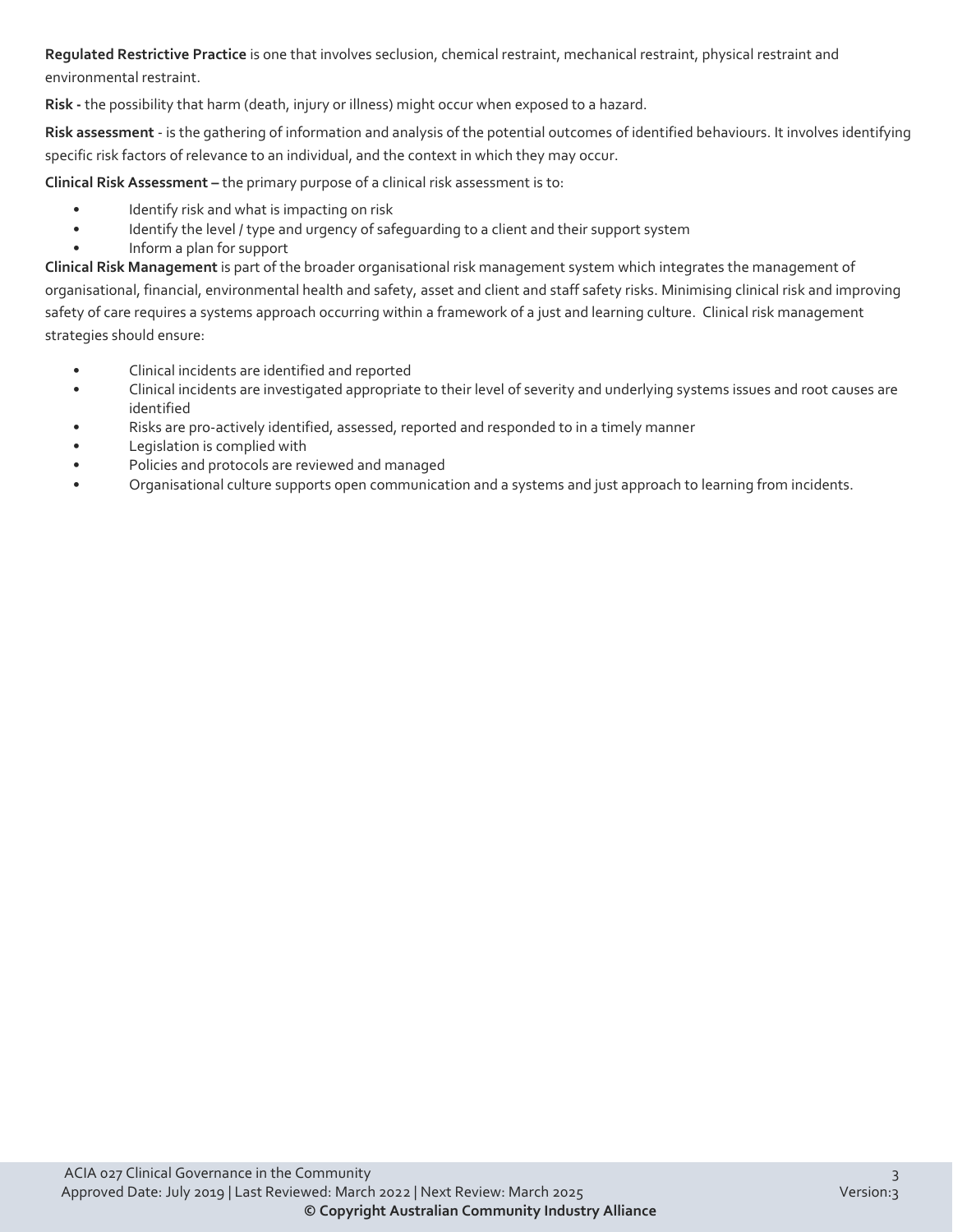## GUIDELINE

#### **The Quality and Clinical Governance Framework**

- **Partnerships with Clients** Client participation occurs at multiple levels of Provider through activities such as facility meetings, community consultation and partnerships, and surveys. It is our goal to increasingly introduce clients on governance and management committees and within service planning and improvement initiatives. Provider uses client complaints, compliments, surveys and Freedom of Information requests to inform service improvements.
- **Improving Clinical Effectiveness and Continuous Quality Improvement.** Clinical effectiveness is ensuring the right care is provided to the right client who is informed and involved in their care at the right time by the right staff with the right skills in the right way. Provider is introducing a multifaceted approach to improving care, clinical effectiveness and continuous quality improvement. The introduction of new technology is an important risk issue and will be dealt with through the Provider Senior Management meeting. Agreement for the Safe Introduction of New Interventions into Clinical Practice will be reached through the Clinical Governance and Risk Steering Committee.
- **Effective Workforce incorporating Learning and Development/ Credentialing** A critical aspect of clinical governance at Provider is the recruitment, training, supervision, performance assessment and management of clinical and care staff. In relation to all staff, processes are in place to ensure that they have the necessary licenses, registration and skills to perform the work that is in keeping with the requirement of the position that they have been appointed to. All Registered Nurses produce evidence of their annual Renewal of Registration and ongoing relevant professional to their Manager. Nurses may be accredited to undertake specialist tasks. Provider provides all employees with access to education that is relevant to their work needs and encourages them to participate effectively in the education that is offered. All employees are expected to have an Annual Performance Review.

Clinical Governance consists of components which include:

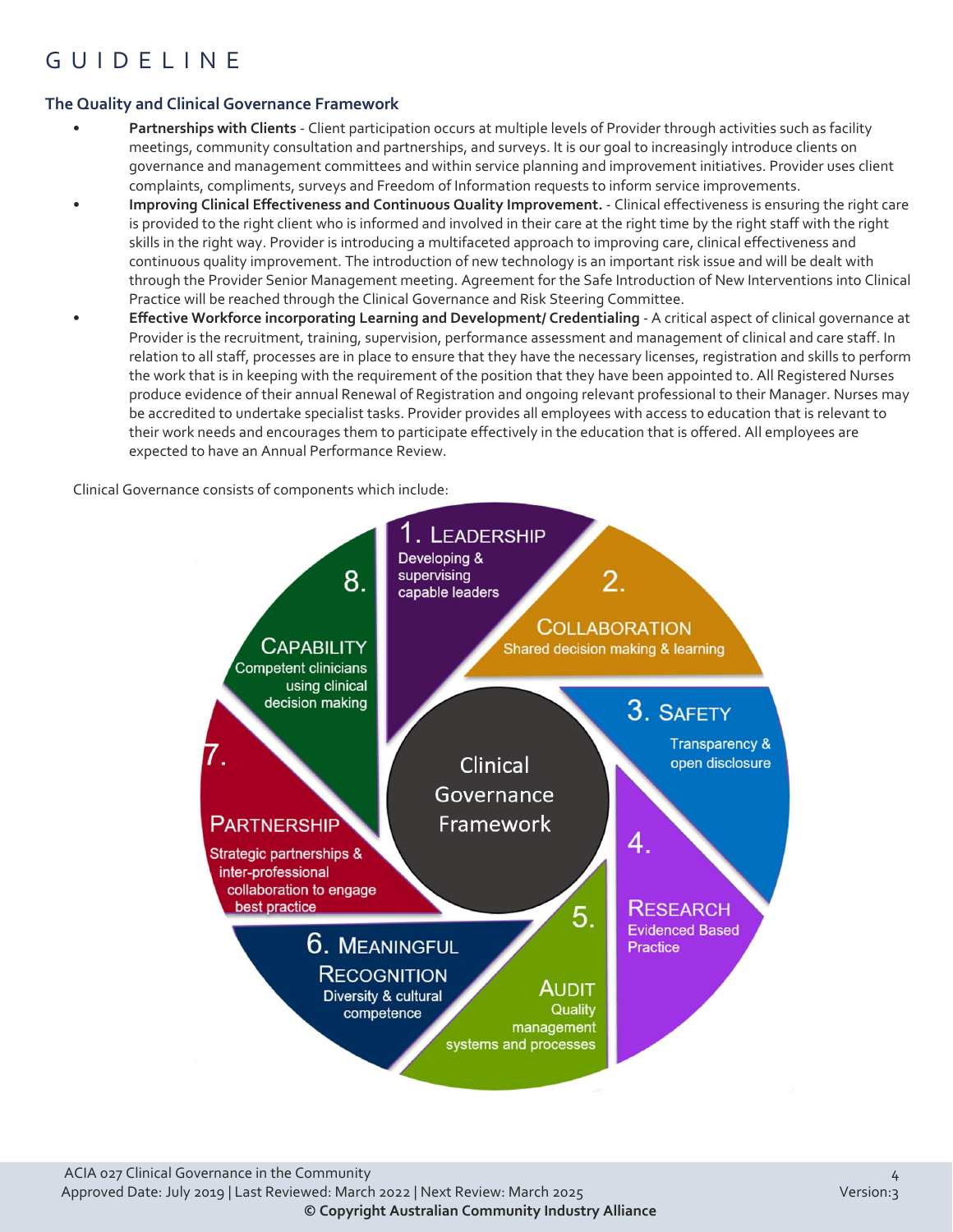Clinical risks within the community setting are those determined by the organisation in relation to complex physical or high needs personal supports, complex behavioural supports and other areas of risk in direct service provision.

A few key areas of clinical risk include:

- Minimising and eliminating the risk of restraint means any practice, device or action that interferes with a client's ability to make a decision or restricts a client's free movement.
- Managing, monitoring and documenting dignity of risk.
- Practicing open disclosure which means organisation-wide systems to support communication with clients about incidents that have caused harm. Open disclosure usually includes an apology and explaining the facts of what happened.
- Antimicrobial Stewardship which involves the preventing, managing and controlling infections and antimicrobial resistance.

How the governing body and governance structures are organised will depend on the organisation's setting, size and the nature of care and services being provided. Service risks that are identified should be regularly reviewed to ensure that strategies are in place to either reduce or remove the risks with an acceptable timeframe. The organisation is expected to use information from their risk systems to improve performance quality, support and services delivery to their Clients.

Clinical risk is managed by:

- Identifying and assessing Clients with known risks associated with presenting diagnosis and cluster of co-morbidities and implementing management strategies;
- Management of potential adverse effects or contraindications associated with medication, high care needs and dignity of risk by monitoring and communicating effectively with the whole team;
- Documenting a schedule for review, change date and follow up appointments / transfers to hospital and other settings for Clients. This must be documented in the progress notes and relevant care plan to ensure continuity of care and include description of plan, next appointment and recommendations.
- Education for staff in use of equipment and complex procedures.

#### **Elements Of Clinical Risk Management Program**

The framework has key principles that need to be adhered to ensure its success. These include:

- Focus on the client experience throughout the continuum of care;
- Priorities and strategic direction are communicated clearly to support quality and safety systems;
- Planning and resource allocation supports achievement of goals;
- Strong clinical leadership and ownership;
- Organisational culture supports client safety and quality improvement initiatives and is supported through committee structures, systems and processes;
- Compliance with legislative and departmental policy requirements, including accreditation;
- Rigorous measurement of performance and progress, including reporting and review;
- Continuous improvement of quality and safety;
- Clearly defined roles and responsibilities are understood; and
- Care teams are directly responsible and accountable for the safety and quality of care they provide.

#### **Domains of Clinical Governance**

In the overall framework, there are many domains that drive the overall framework. These domains support, influence and sustain a conceptual framework for strategies to enhance the delivery of clinical care and ensure its effectiveness and adaptability long term (Australian Commission on Safety and Quality in Health Care, 2017; Australian Government, 2019a, 2019b; Duke, 2015; Gauld & Horsburgh, 2015; Gottwald & Lansdown, 2014; Houghton, 2012; Kwedza et al., 2020; McSherry & Pearce, 2011; Price et al., 2020; Victorian Government, 2009).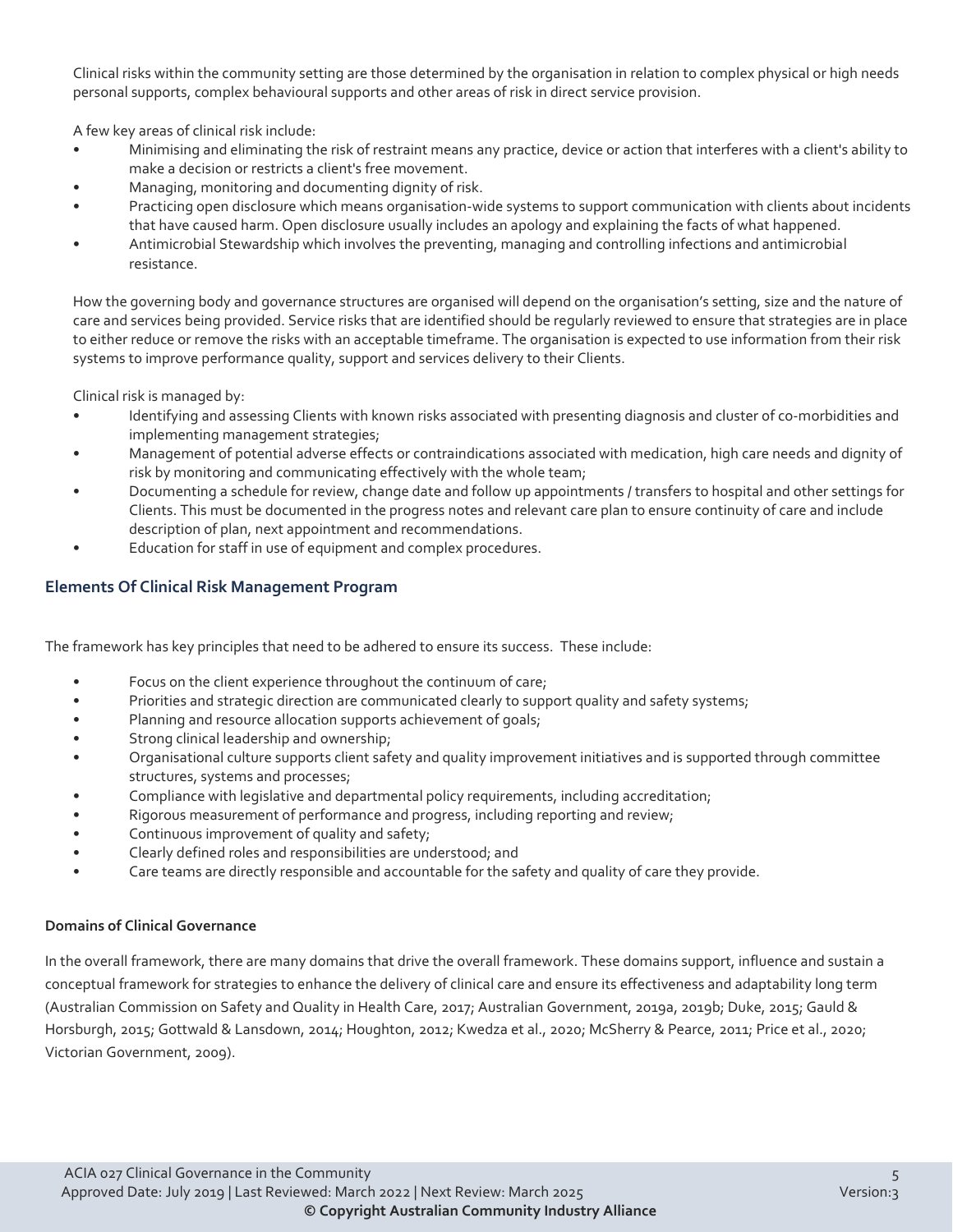The key support and sustainability domains include:

- Clinical effectiveness/Performance and evaluation;
- Effective workforce (including staff development and management);
- Strategic planning, leadership and support;
- Client and support decision makers values; and
- Clinical risk mitigation/Quality systems for care and service effectiveness.

Each domain is encompassed by 3 key links that underpin the overall effectiveness and determination of the framework:

- Communication and advocacy;
- Accountability and responsibility; and
- Performance measurements.

These linkages provide the fundamentals of the overall framework, in being able to demonstrate to all clients, stakeholders, board and management the requirements for compliance and successful attainment of our overall vision.

The Provider undertakes the function of ensuring the relevant credentialing, re-credentialing, and defining scope of practice, and appointment/ reappointment.

Managers ensure that for all staff processes are in place to ensure that they have the necessary licenses, registration and skills to perform the work that is in keeping with the requirement of the position that they have been appointed to.

The Provider provides all employees with access to education that is relevant to their work needs and encourages them to participate effectively in the education that is offered.

All employees are expected to have an Annual Performance Review.

Equipment and environment needs to be considered where appropriate.

Risk controls are evaluated and ongoing monitoring implemented to determine their effectiveness.

Communication and consultation must be considered at all stages of the risk management process.

Clinical Governance framework supports a Clinical Governance Committee comprising of a representation of key stakeholders which oversees the Provider's quality and clinical governance program and reports to the Governing Body.

#### **Recommended Performance Measures**

- Clients are involved in care and decision making;
- Care is planned, delivered and evaluated in a comprehensive, timely and client focused manner;
- Care is prioritised and agreed in consultation with the client, support decision makers and key stakeholders to reflect the needs, choices and goals of the client;
- Care is delivered by competent and capable staff;
- Clinicians are empowered to improve clinical care delivery, and service and processes are streamlined and efficient;
- Quality improvement activities are planned, prioritized and have sustainability strategies in place;
- Performance of clinical care processes and outcomes are measured; and
- Clinical performance measures are used to improve overall performance, and quality improvement exercises are reviewed externally.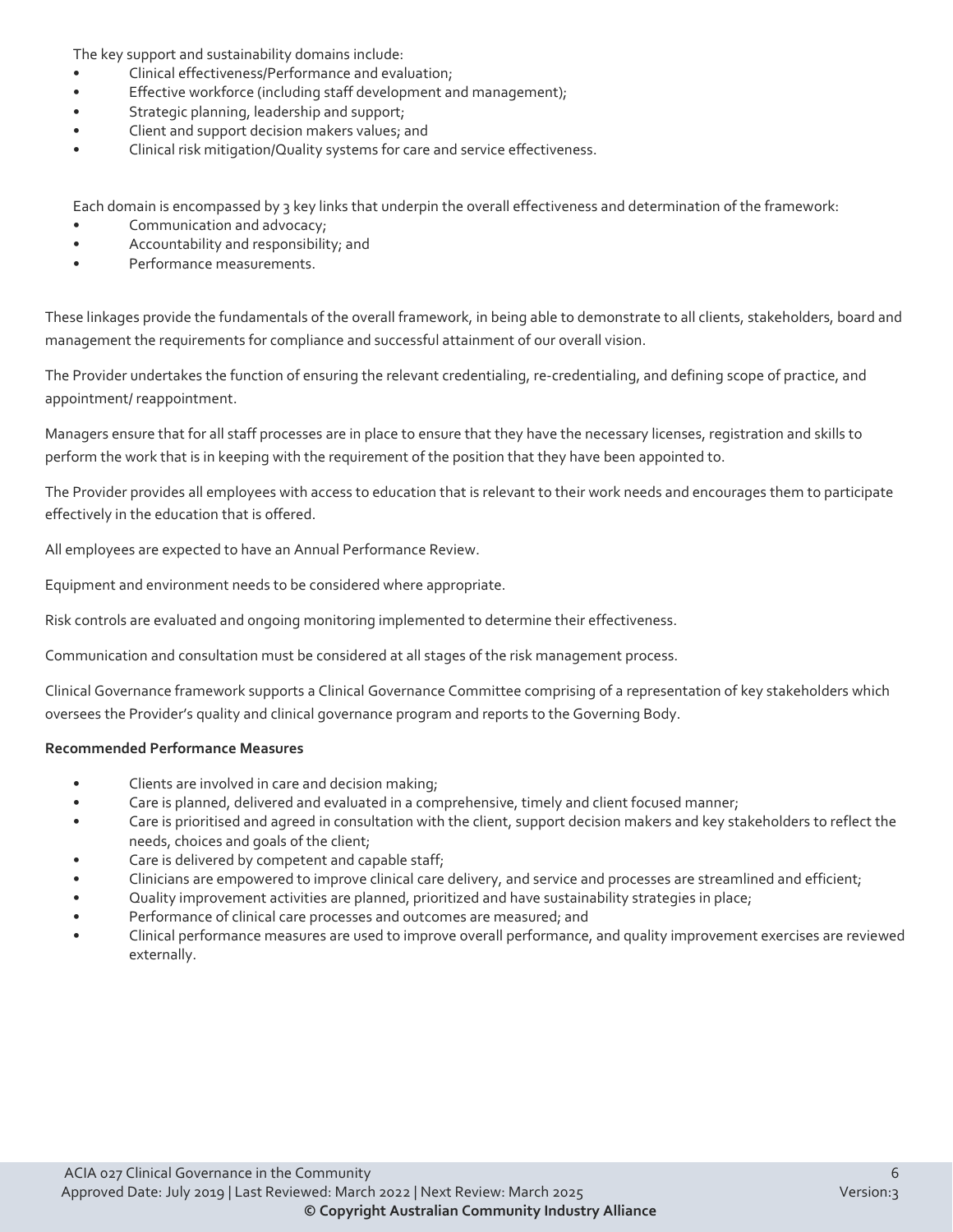#### **Care Planning and Assessment**

Ensure the Clients receive appropriate clinical care in accordance with their individualised assessed needs and preferences. Our Clients' specialised nursing care needs are identified and met by appropriately qualified and competent health professionals.

Clinical care will be assessed and reviewed based on individualised needs and the plan of care for individual Clients will be updated accordingly. Every Client has the opportunity to be involved in their planning of care to ensure care provided is in accordance with their individual preference.

Service Providers should ensure the following principles are observed:

- All staff involved in service delivery are to have a clear understanding of the Client's condition and develop a comprehensive assessment and support plan tailored to the specific needs and preferences of the Client
- Adequate provision of resources to meet Clients' needs and that there is a transparent communication and consultation with all parties involved in the support of the Client
- That there is adequate monitoring and oversight of the workplace with progress documentation and reporting
- Consideration of support worker allocation matching process, including recruitment, matching skills, personality and cultural preferences
- Staff training that is also tailored to the Client requirements, provided by a skilled professional designated by the service provider
- Ongoing staff competency assessed by designated person with appropriate skills and experience
- Emergency planning for potential adverse events
- Effective incident, adverse events and complaints management system

To provide effective Clinical Governance and to best manage risk, a planned, proactive, systematic and ongoing evidence-based approach is to be implemented by Service Provider proportional to the services they provide. It requires an organisation to be:

- Accountable for continuously improving the quality of supports and service delivery
- Safeguarding and assuring high standards
- Creating a Culture that is transparent and where everyone assumes responsibility and accountability for establishing and maintaining an environment where quality and optimal outcomes for Clients can be achieved

The Clinical Governance Framework for an organisation should be proportional to its size and complexity which will guide the scope of regular reporting of trend data or clinical risk indicators. Clinical risk indicators can be viewed as the mechanism by which service providers can reliably.